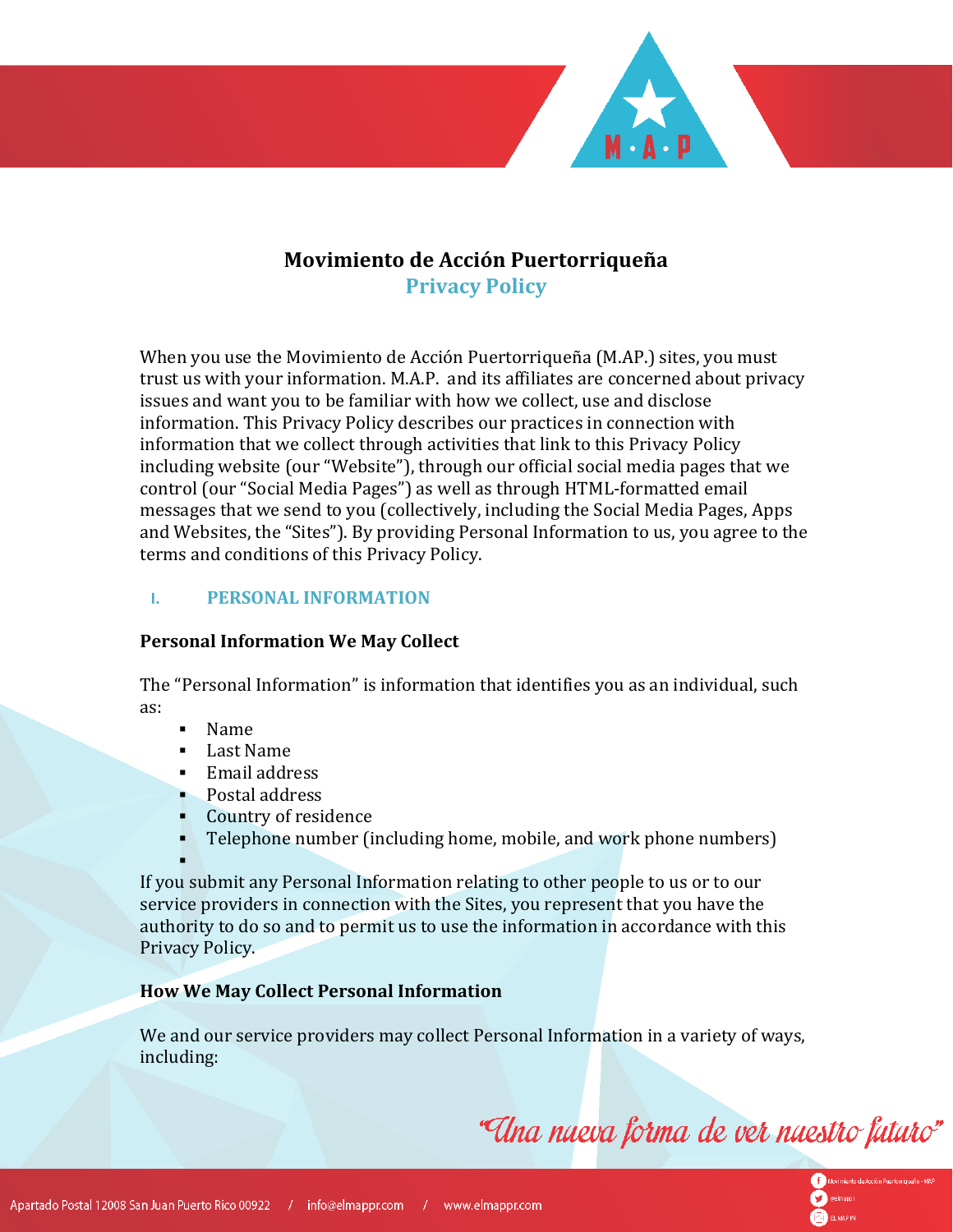- **Through the Sites**: We may collect Personal Information through the Sites, e.g., when you apply for a job, submit a service request, and/or you sign up for a newsletter.
- **Offline:** We may collect Personal Information from you offline, such as when you contact customer service.
- **Online tracking:** Because we do not track our Site users over time and across third-party websites, we do not respond to browser do-not-track signals.

The Personal Information you provide through the Sites may be combined with Personal Information and Other Information that you provide to us (via online or offline means), that is publicly available, or that we may otherwise obtain online or offline.

## **How We May Use Personal Information**

We may use your Personal Information:

- To respond to your inquiries and fulfill your requests, such as to respond to your questions and comments and/or to send you newsletters.
- To send administrative information to you, for example, information regarding the Sites and changes to our terms, conditions, and policies. Because this information may be important to your use of the Sites, you may not opt-out of receiving these communications.
- To provide you with updates and announcements concerning our products, promotions and programs and to send you invitations to participate in special programs,
- To re-contact you if we have not heard from you in a while,
- To send you advertising/promotional material from any of our affiliates, and from our promotional and strategic partners.
- To personalize your experience on the Sites by presenting products and offers tailored to you.
- To process rewards, prizes, and donations, as applicable.
- To allow you to participate in polls, sweepstakes, instant win promotions, contests and other promotions and to administer these activities. Some of these activities have additional rules, which could contain additional information about how we use and disclose your Personal Information, so it is important that you read the additional rules carefully.
- To allow you to contact and be contacted by other users through the Sites, as permitted by the applicable Site.
- To permit you to participate on message boards and blogs and other services to which you are able to post information and materials (including our Social Media Pages).

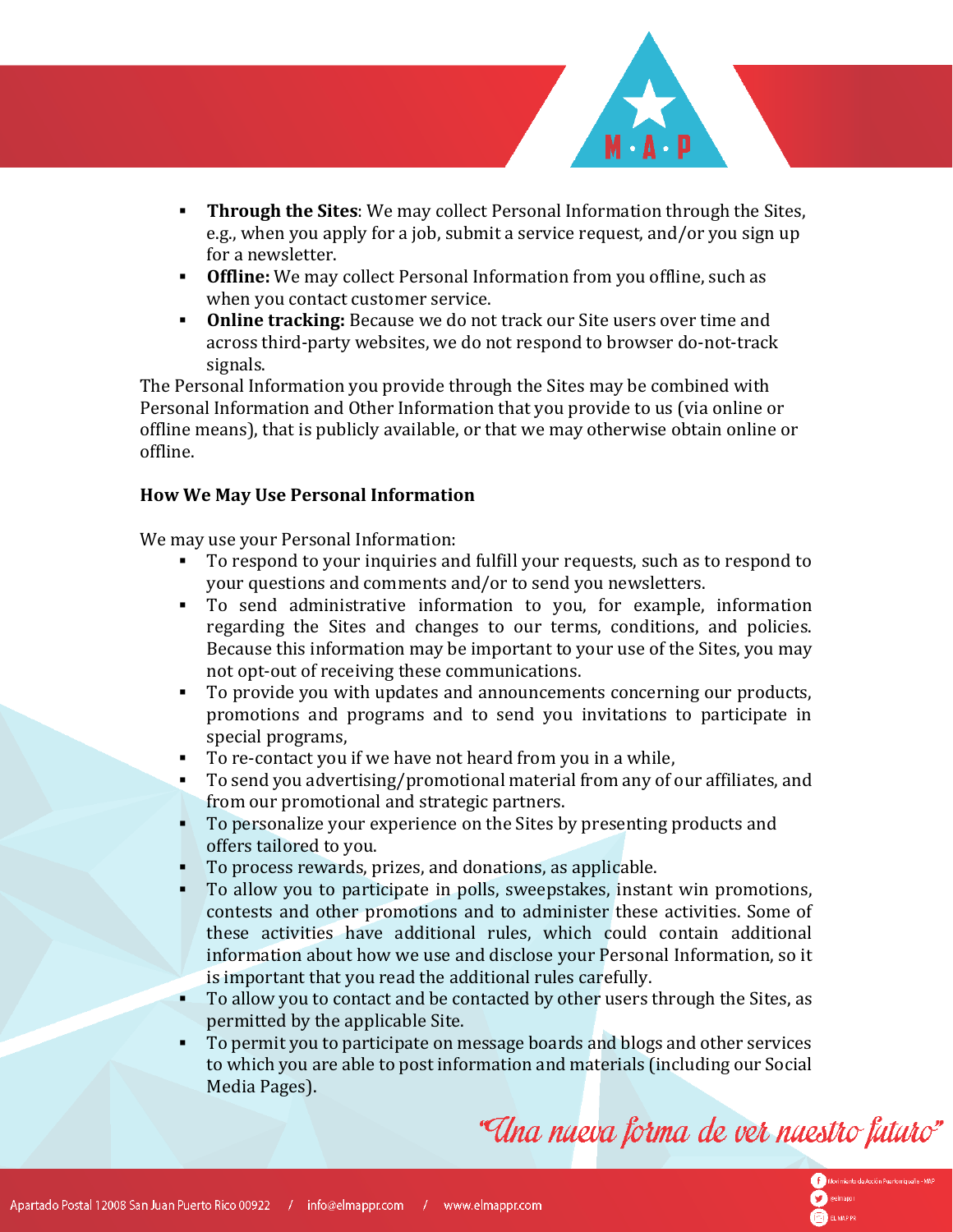- To permit you to participate in social sharing, including live social media feeds.
- For our business purposes, such as analyzing and managing our businesses, market research, audits, developing new products, enhancing our Sites, improving our services and products, identifying usage trends, determining the effectiveness of our promotional campaigns, tailoring the Sites experience and content based on your past activities on the Sites, and gauging customer satisfaction and providing customer service (including troubleshooting in connection with customer issues).
- As we believe to be necessary or appropriate: (a) under applicable law, including laws outside your country of residence; (b) to comply with legal process; (c) to respond to requests from public and government authorities including public and government authorities outside your country of residence; (d) to enforce our terms and conditions; (e) to protect our operations or those of any of our affiliates; (f) to protect our rights, privacy, safety or property, and/or that of our affiliates, you or others; and (g) to allow us to pursue available remedies or limit the damages that we may sustain.

#### **How Personal Information May Be Disclosed**

Your Personal Information may be disclosed:

- To our third party service providers who provide services such as website hosting, data analysis, order fulfillment, infrastructure provision, IT services, email delivery services, and other similar services to enable them to provide services.
- With our third-party strategic partners with whom we may enter into a special relationship. Because these third parties will use your Personal Information in accordance with their own privacy practices, you should check their websites for information regarding their privacy practices.
- In connection with promotions, for example, to third parties that are sponsors of sweepstakes, instant win promotions, contests and other promotions, to provide lists of the names and countries of residence of winners and/or to announce the names of visitors on the Sites (e.g., on our blog) or otherwise in accordance with the rules applicable to the applicable promotion. To the extent that the terms and conditions of the rules concerning the treatment of your Personal Information conflict with this Privacy Policy, the terms and conditions of the rules shall control.

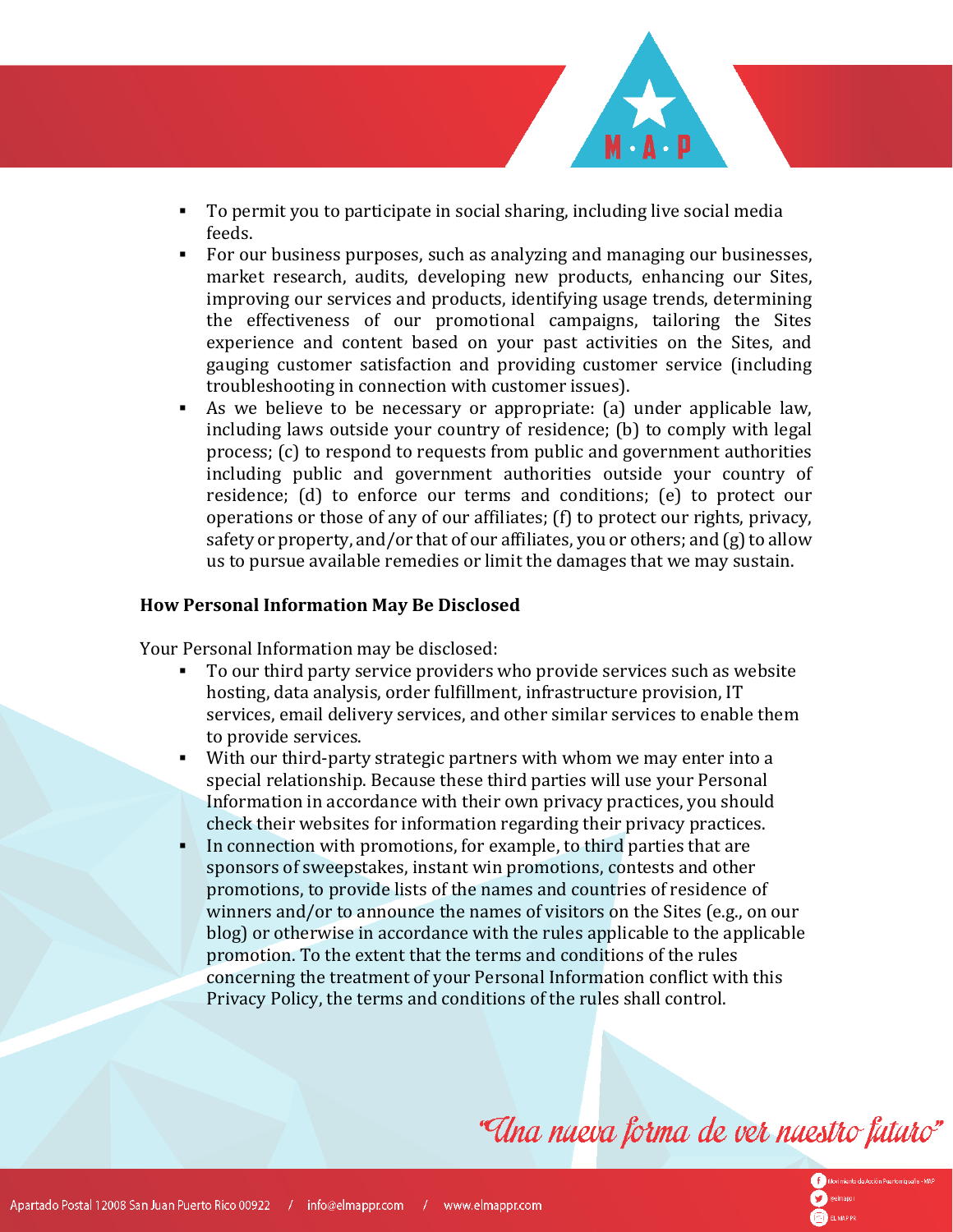

#### **II. THIRD PARTY SITES**

This Privacy Policy does not address, and we are not responsible for, the privacy, information or other practices of any third parties, including any third party operating any site to which these Sites contain a link. The inclusion of a link on the Sites does not imply endorsement of the linked site by us or by our affiliates.

#### **III. SECURITY**

We use reasonable organizational, technical and administrative measures to protect Personal Information under our control. Unfortunately, no data transmission over the Internet or data storage system can be guaranteed to be 100% secure. If you have reason to believe that your interaction with us is no longer secure (for example, if you feel that the security of any account you might have with us has been compromised), please immediately notify us of the problem by contacting us in accordance with the "Contacting Us" section below (note that physical mail notification will delay the time it takes for us to respond to the problem).

#### **IV. RETENTION PERIOD**

We will retain your Personal Information for the period necessary to fulfill the purposes outlined in this Privacy Policy unless a longer retention period is required or permitted by law.

#### **V. USE OF SITES BY MINORS**

The Sites are directed only to individuals who are permitted to share their Personal Information without parental consent and we request that all other individuals (including individuals under the age of 13) not provide Personal Information through the Sites.

#### **VI. SENSITIVE INFORMATION**

We ask that you not send us, and you not disclose, any sensitive Personal Information (e.g., information related to racial or ethnic origin, political opinions, religion or other beliefs, health or medical condition, criminal background or trade union membership) on or through the Sites or otherwise to us.